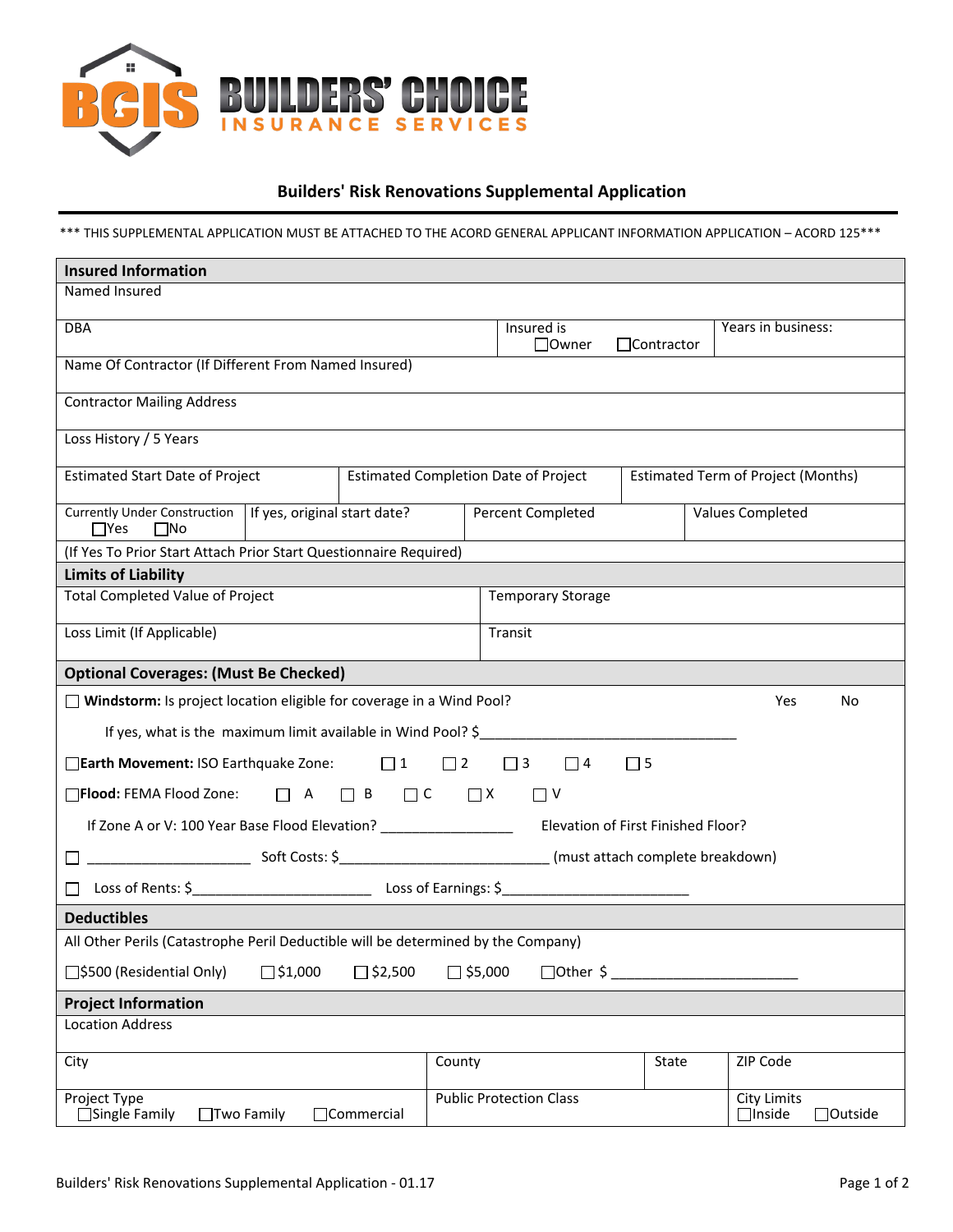| Project Information, cont.                                                                                                                                                                                                                                                       |                                                                                                                                 |                      |                                                                                                                                                                                                                                                                   |  |  |  |  |
|----------------------------------------------------------------------------------------------------------------------------------------------------------------------------------------------------------------------------------------------------------------------------------|---------------------------------------------------------------------------------------------------------------------------------|----------------------|-------------------------------------------------------------------------------------------------------------------------------------------------------------------------------------------------------------------------------------------------------------------|--|--|--|--|
| Project Type: □ Single Family<br>$\Box$ Two Family                                                                                                                                                                                                                               | $\Box$ Commercial                                                                                                               |                      |                                                                                                                                                                                                                                                                   |  |  |  |  |
| $\Box$ Remodel: remodel of interior finishes / replacement of interior fixtures, cabinets, flooring, etc.                                                                                                                                                                        |                                                                                                                                 |                      |                                                                                                                                                                                                                                                                   |  |  |  |  |
|                                                                                                                                                                                                                                                                                  | $\Box$ Remodel / Minor Structural: remodel of interior finishes and minor changes to exterior (doors/windows/exterior painting) |                      |                                                                                                                                                                                                                                                                   |  |  |  |  |
| including all nonstructural changes (HVAC/plumbing/electrical)<br>Restoration / Major Restructuring: repair / replace / remove load bearing walls / add additional stories / add stairways or                                                                                    |                                                                                                                                 |                      |                                                                                                                                                                                                                                                                   |  |  |  |  |
| elevators (if structural changes being made the following are required:                                                                                                                                                                                                          |                                                                                                                                 |                      |                                                                                                                                                                                                                                                                   |  |  |  |  |
|                                                                                                                                                                                                                                                                                  |                                                                                                                                 |                      | 1. Letter from engineer that the site has been visited and the existing building is structurally sound and able to accept                                                                                                                                         |  |  |  |  |
| the structural changes proposed.                                                                                                                                                                                                                                                 |                                                                                                                                 |                      |                                                                                                                                                                                                                                                                   |  |  |  |  |
| 2. Letter from the engineer regarding a complete description of the structural changes to be made                                                                                                                                                                                |                                                                                                                                 |                      |                                                                                                                                                                                                                                                                   |  |  |  |  |
| shown above                                                                                                                                                                                                                                                                      |                                                                                                                                 |                      | 3. Letter from the contractor that the engineer's specifications will be followed including controls in place to prevent collapse<br>New Addition With Some Remodel: addition of space with remodel / renovation for tie in purposes only and interior remodel as |  |  |  |  |
| Complete description of renovations: (if remodel is checked above)                                                                                                                                                                                                               |                                                                                                                                 |                      |                                                                                                                                                                                                                                                                   |  |  |  |  |
| If other than remodel, a complete copy of the contractor's work/job order is needed noting complete details of this job.                                                                                                                                                         |                                                                                                                                 |                      |                                                                                                                                                                                                                                                                   |  |  |  |  |
|                                                                                                                                                                                                                                                                                  |                                                                                                                                 |                      |                                                                                                                                                                                                                                                                   |  |  |  |  |
|                                                                                                                                                                                                                                                                                  |                                                                                                                                 |                      |                                                                                                                                                                                                                                                                   |  |  |  |  |
|                                                                                                                                                                                                                                                                                  |                                                                                                                                 |                      |                                                                                                                                                                                                                                                                   |  |  |  |  |
| <b>Public Protection Class</b>                                                                                                                                                                                                                                                   |                                                                                                                                 |                      | <b>City Limits</b><br>□Outside<br>$\Box$ Inside                                                                                                                                                                                                                   |  |  |  |  |
| Distance to nearest working public fire hydrant                                                                                                                                                                                                                                  |                                                                                                                                 |                      | Distance to nearest responding fire department                                                                                                                                                                                                                    |  |  |  |  |
|                                                                                                                                                                                                                                                                                  |                                                                                                                                 |                      |                                                                                                                                                                                                                                                                   |  |  |  |  |
| Distance from coastal waters<br>Feet                                                                                                                                                                                                                                             | Miles                                                                                                                           | Total Sq. Ft. Area   |                                                                                                                                                                                                                                                                   |  |  |  |  |
| Number of Stories                                                                                                                                                                                                                                                                | Number of Buildings                                                                                                             |                      | Approximate distance between buildings                                                                                                                                                                                                                            |  |  |  |  |
| <b>Intended Occupancy</b>                                                                                                                                                                                                                                                        | Previous Occupancy                                                                                                              |                      | Occupied during renovations?                                                                                                                                                                                                                                      |  |  |  |  |
|                                                                                                                                                                                                                                                                                  |                                                                                                                                 |                      | $\Box$ Yes<br>$\square$ No                                                                                                                                                                                                                                        |  |  |  |  |
| <b>Construction Type</b>                                                                                                                                                                                                                                                         |                                                                                                                                 |                      |                                                                                                                                                                                                                                                                   |  |  |  |  |
| as Brick Veneer, Stone Veneer, Wood Ironclad or Stucco On Wood                                                                                                                                                                                                                   |                                                                                                                                 |                      | Frame - Walls are constructed of wood or other combustible materials, including when combined with other materials such                                                                                                                                           |  |  |  |  |
| Masonry Joist - Walls are constructed of masonry materials such as Clay, Adobe, Brick, Gypsum Block, Cinder Block,                                                                                                                                                               |                                                                                                                                 |                      |                                                                                                                                                                                                                                                                   |  |  |  |  |
| Hollow Concrete Block, Stone, Tile, Glass Block or other similar material and where the floors and/or roof are<br>combustible<br><b>Noncombustible –</b> Walls / Floors / Roof are constructed of and supported by Metal, Asbestos, Gypsum or other non-<br>combustible material |                                                                                                                                 |                      |                                                                                                                                                                                                                                                                   |  |  |  |  |
| Masonry Noncombustible - Walls are constructed of masonry materials of the type described N masonry joist above but<br>with a floor and roof constructed of metal or other non-combustible material                                                                              |                                                                                                                                 |                      |                                                                                                                                                                                                                                                                   |  |  |  |  |
| $\Box$ Fire Resistive – Walls / Floors / Roof are constructed of fire resistive materials having a resistance rating of not less than<br>two (2) hours                                                                                                                           |                                                                                                                                 |                      |                                                                                                                                                                                                                                                                   |  |  |  |  |
| Reference to walls means the structural frame and support walls. Reference to floors means the floors and supports. Reference<br>to roof means the roof deck and supports                                                                                                        |                                                                                                                                 |                      |                                                                                                                                                                                                                                                                   |  |  |  |  |
| <b>Existing Structure Information</b>                                                                                                                                                                                                                                            |                                                                                                                                 |                      |                                                                                                                                                                                                                                                                   |  |  |  |  |
| Year Built                                                                                                                                                                                                                                                                       | <b>Current Condition of Structure</b>                                                                                           |                      | <b>Historic Landmark</b>                                                                                                                                                                                                                                          |  |  |  |  |
|                                                                                                                                                                                                                                                                                  |                                                                                                                                 |                      | $\Box$ No<br>$\Box$ Yes                                                                                                                                                                                                                                           |  |  |  |  |
| Date Purchased (mm/dd/yyyy)                                                                                                                                                                                                                                                      | <b>Purchase Price</b>                                                                                                           |                      | Date(s) Remodled/Restructured                                                                                                                                                                                                                                     |  |  |  |  |
| <b>Private Protection</b>                                                                                                                                                                                                                                                        |                                                                                                                                 |                      |                                                                                                                                                                                                                                                                   |  |  |  |  |
| Will These Systems Be Operational During Renovation:                                                                                                                                                                                                                             |                                                                                                                                 |                      |                                                                                                                                                                                                                                                                   |  |  |  |  |
| Automatic Sprinkler System<br>$\Box$ Yes                                                                                                                                                                                                                                         | $\square$ No                                                                                                                    | <b>Burglar Alarm</b> | $\square$ No<br>$\Box$ Yes                                                                                                                                                                                                                                        |  |  |  |  |
| Sprinkler System<br>$\Box$ Yes                                                                                                                                                                                                                                                   | $\square$ No                                                                                                                    | Fencing / Lighting   | $\square$ No<br>$\Box$ Yes                                                                                                                                                                                                                                        |  |  |  |  |
| Hours On Site<br>Alarms Watchman<br>$\Box$ Yes<br>$\square$ No                                                                                                                                                                                                                   |                                                                                                                                 |                      |                                                                                                                                                                                                                                                                   |  |  |  |  |